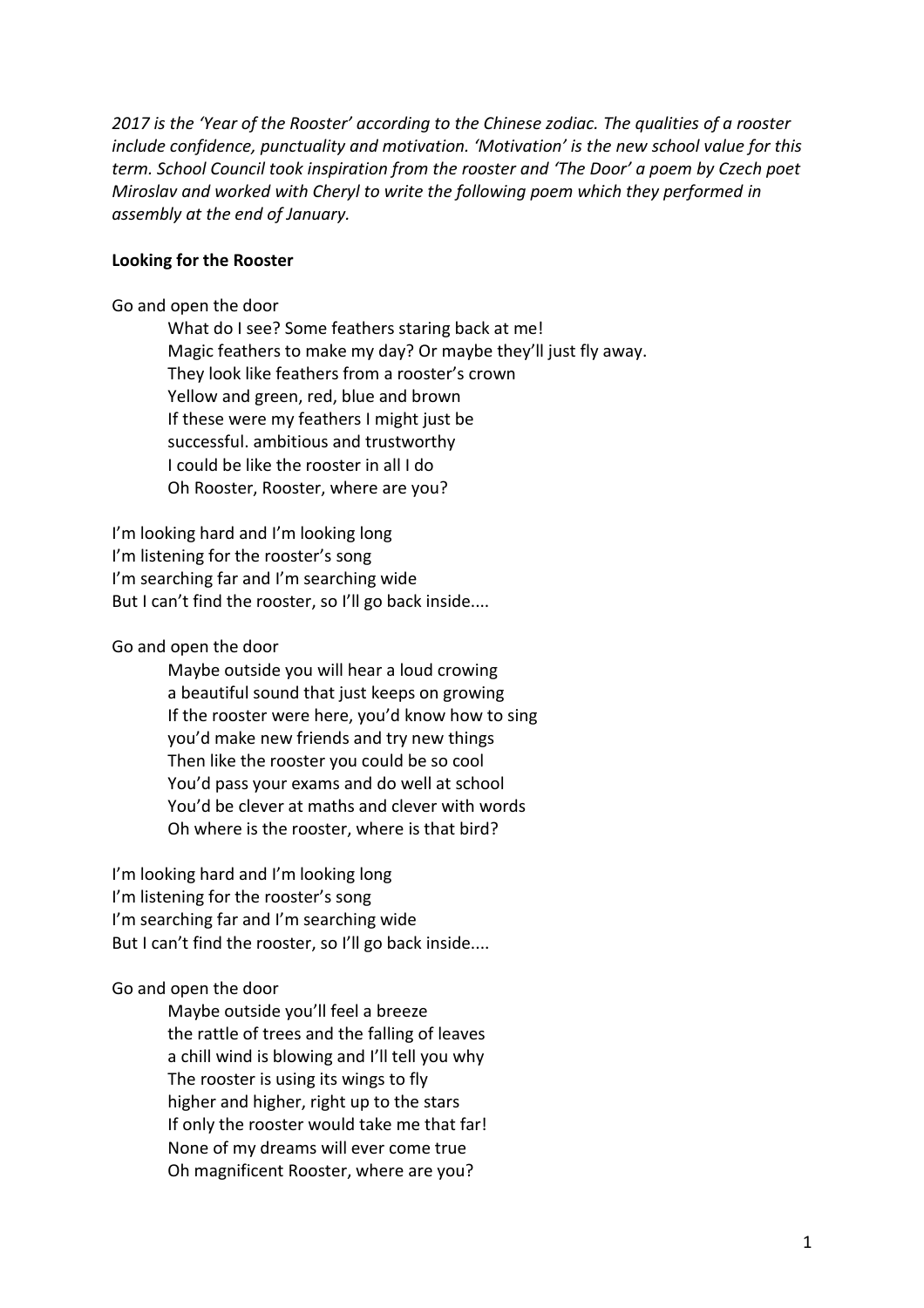I'm looking hard and I'm looking long I'm listening for the rooster's song I'm searching far and I'm searching wide But I can't find the rooster, so I'll go back inside....

Go and open the door

Go on, go on, just try it once more Look outside, there are tracks galore! Tracks in the snow, left by the rooster and some of its friends, a bear with a booster Look! Even the paw of a dinosaur I want to go with them, I can't wait anymore! I want to be brave and I want to explore But still, I can't do it... I shut the door.

I looked hard and I looked long I listened for the rooster's song I searched far and I searched wide But there was no rooster, so I went back inside....

*Aim big!*

*Just do it!*

*Use your gifts!*

*Don't be scared to go out there!*

*Overcome your fears!*

*Discover the thing that you already know....*

## GO AND OPEN THE DOOR!

I open the door, but all I can see is nothing staring back at me No feathers, no crowing, no breeze and no tracks no sign of anything only the quiet fog staring back at me Oh rooster, where are you where can you be? Or actually....